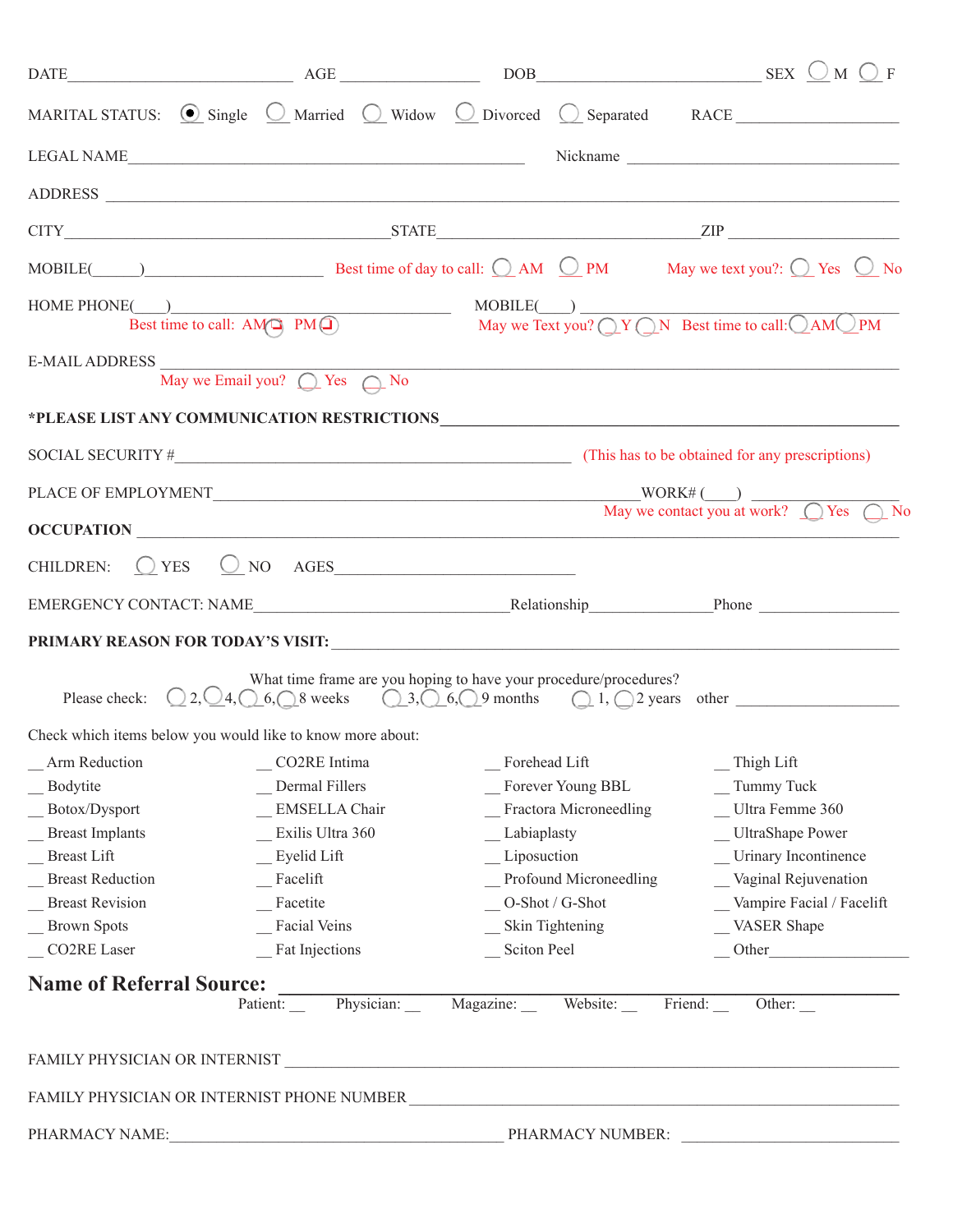| NAME: NAME                                  |                                                                                                                                                                                                                                                                                                                                        |                                                    |
|---------------------------------------------|----------------------------------------------------------------------------------------------------------------------------------------------------------------------------------------------------------------------------------------------------------------------------------------------------------------------------------------|----------------------------------------------------|
|                                             |                                                                                                                                                                                                                                                                                                                                        |                                                    |
|                                             |                                                                                                                                                                                                                                                                                                                                        |                                                    |
|                                             |                                                                                                                                                                                                                                                                                                                                        |                                                    |
|                                             |                                                                                                                                                                                                                                                                                                                                        |                                                    |
|                                             |                                                                                                                                                                                                                                                                                                                                        |                                                    |
|                                             |                                                                                                                                                                                                                                                                                                                                        |                                                    |
|                                             | Have you ever had surgery? $\bigcirc$ Y $\bigcirc$ N (Include Plastic/Cosmetic surgery) Please list the surgeon, procedure and year                                                                                                                                                                                                    |                                                    |
|                                             |                                                                                                                                                                                                                                                                                                                                        |                                                    |
|                                             |                                                                                                                                                                                                                                                                                                                                        |                                                    |
|                                             |                                                                                                                                                                                                                                                                                                                                        |                                                    |
|                                             |                                                                                                                                                                                                                                                                                                                                        |                                                    |
| $\bigcirc$ Y $\bigcirc$ N Abnormal Scarring | PLEASE INDICATE WHICH CONDITION(S) YOU HAVE BY CHECKING THE BOX(ES):                                                                                                                                                                                                                                                                   |                                                    |
| $QYQN$ Asthma                               | $Q Y Q N$ Hepatitis (type) $Q Y Q N$ Postive HIV Test<br>$\bigcirc Y$ N Herpes Simplex 1                                                                                                                                                                                                                                               | $\bigcirc Y \bigcirc N$ Respiratory Problems       |
| $\bigcirc$ Y $\bigcirc$ N Bleeding Disorder | $Q Y Q N$ Herpes Simplex 2                                                                                                                                                                                                                                                                                                             | $\frac{1}{2}$ Y $\bigcirc$ N Restless Leg Syndrome |
| $Q Y Q N$ Diabetes                          | $\bigcirc Y \bigcirc N$ High Blood Pressure                                                                                                                                                                                                                                                                                            | $\bigcirc$ Y $\bigcirc$ N Rheumatic Fever          |
| $\bigcirc$ Y $\bigcirc$ N DVT/PE            | $\bigcirc Y \bigcirc N$ Hyperpigmentation                                                                                                                                                                                                                                                                                              | $Q Y Q N$ Scleroderma                              |
| $QYQN$ Glaucoma                             | $Q Y Q N$ Keloid                                                                                                                                                                                                                                                                                                                       | $\bigcirc$ Y $\bigcirc$ N Seizures                 |
| $Q Y Q N$ Heart Problems                    | $QY$ N Kidney Disease                                                                                                                                                                                                                                                                                                                  | $QY$ $N$ STD (type)                                |
| $\bigcirc$ Y $\bigcirc$ N Hemangiomas       | $QYQN$ Lupus                                                                                                                                                                                                                                                                                                                           | $\bigcap Y \bigcup N$ Shortness of Breath          |
| $Q Y Q N$ Hemophilia                        | $\bigcirc Y \bigcirc N$ Port Wine Stain                                                                                                                                                                                                                                                                                                | $\bigcirc$ Y $\bigcirc$ N Thyroid                  |
| Other:                                      |                                                                                                                                                                                                                                                                                                                                        |                                                    |
|                                             | Have you ever been under the care of a psychiatrist/psychologist? $QYQN$ When                                                                                                                                                                                                                                                          |                                                    |
|                                             | When was your last physical examination?<br>Who was the physician?<br>Who was the physician?                                                                                                                                                                                                                                           |                                                    |
|                                             | Do you wear contact lenses $\bigcirc Y \bigcirc N$ Do you wear dentures? $\bigcirc Y \bigcirc N$                                                                                                                                                                                                                                       |                                                    |
|                                             | Have you ever had a mammogram? $\bigcirc Y \bigcirc N$ When? When Where?                                                                                                                                                                                                                                                               |                                                    |
|                                             |                                                                                                                                                                                                                                                                                                                                        |                                                    |
|                                             | <b>Family History:</b> Clotting Disorders $\bigcirc Y \bigcirc N$ , Heart Problems $\bigcirc Y \bigcirc N$ , Pulmonary Problems $\bigcirc Y \bigcirc N$ , PE/DVT $\bigcirc Y \bigcirc N$ , Diabetes $\bigcirc Y \bigcirc N$ , Stroke $\bigcirc Y \bigcirc N$ , Cancer $\bigcirc Y \bigcirc N$ , Hypertension $\bigcirc Y \bigcirc N$ , |                                                    |
|                                             |                                                                                                                                                                                                                                                                                                                                        |                                                    |
|                                             |                                                                                                                                                                                                                                                                                                                                        |                                                    |
|                                             |                                                                                                                                                                                                                                                                                                                                        |                                                    |
|                                             | SIGN<br><u>SIGN</u>                                                                                                                                                                                                                                                                                                                    |                                                    |
|                                             | BLE LOB BE EVERELIELY LOGUD LEE WITHY LYGYERING LET MEDICLE QUEGEIQNG                                                                                                                                                                                                                                                                  |                                                    |

# **PLEASE BE EXTREMELY ACCURATE WHEN ANSWERING ALL MEDICAL QUESTIONS. YOUR ANSWERS COULD INFLUENCE YOUR POST-OP RECOVERY AND FINAL RESULT!**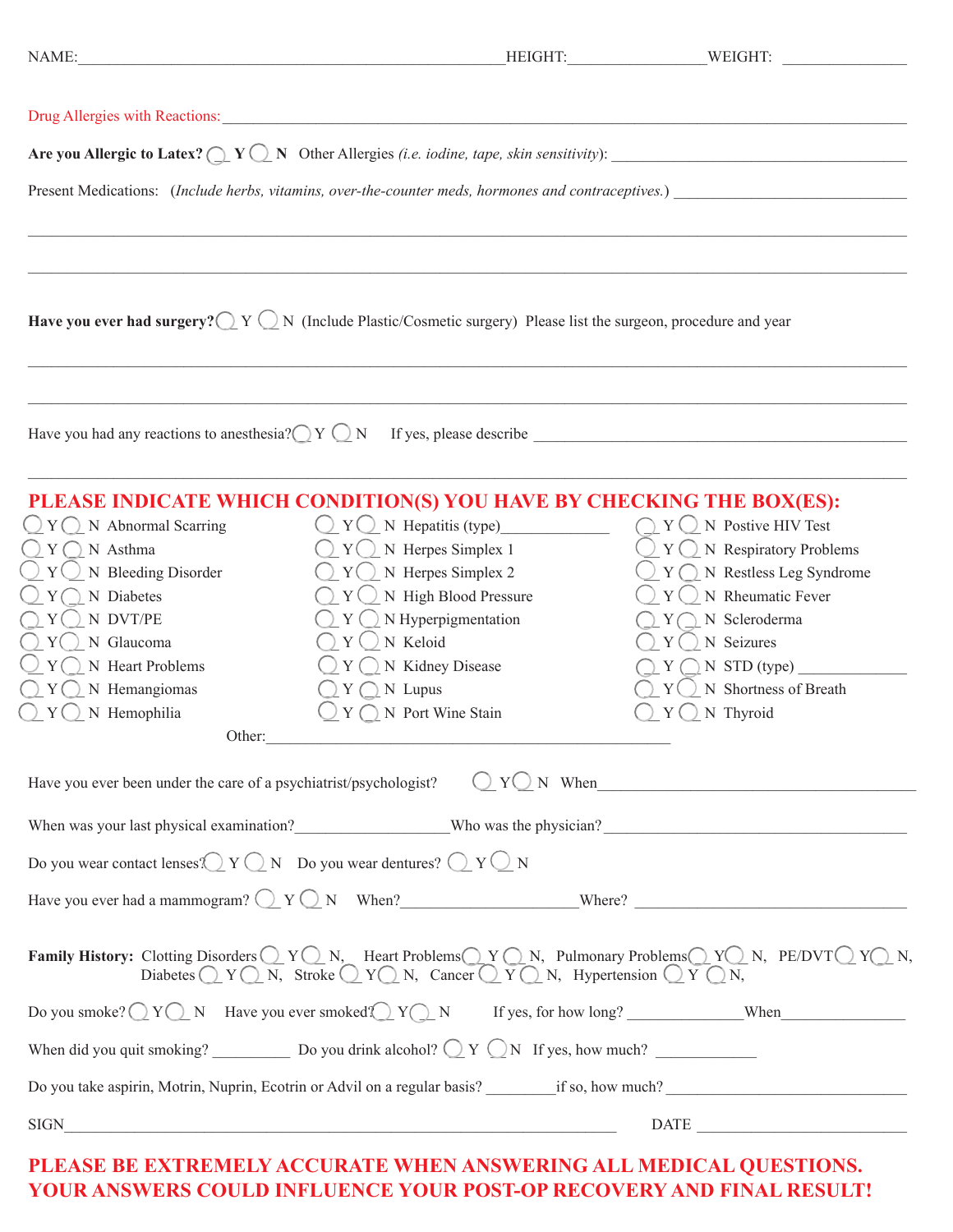#### **Notice of Privacy Practices Dr. Julene Samuels** Your Information. Your Rights. Our Responsibilities. 502-897-9411

This notice describes how medical information about you may be used and disclosed and how you can get access to this information. Please review it carefully. You have the right to:

# Get an electronic or paper copy of your medical record

You can ask to see or get an electronic or paper copy of your medical record and other health information we have about you. We will provide a copy or a summary of your health information, usually within 30 days of your request. We may charge a reasonable, cost-based fee.

#### Ask us to correct your medical record

You can ask us to correct health information about you that you think is incorrect or incomplete. We may say "no" to your request, but we'll tell you why in writing within 60 days.

#### **Request confidential communications**

You can ask us to contact you in a specific way (for example, home or office phone) or to send mail to a different address. We will say "yes" to all reasonable requests.

#### Ask us to limit what we use or share

You can ask us not to use or share certain health information for treatment, payment, or our operations. We are not required to agree to your request, and we may say "no" if it would affect your care.

If you pay for a service or health care item out-of-pocket in full, you can ask us not to share that information for the purpose of payment or our operations with your health insurer. We will say "yes" unless a law requires us to share that information.

#### Get a list of those with whom we've shared information

You can ask for a list (accounting) of the times we've shared your health information for six years prior to the date you ask, who we shared it with, and why.

We will include all the disclosures except for those about treatment, payment, and health care operations, and certain other disclosures (such as any you asked us to make). We'll provide one accounting a year for free but will charge a reasonable, cost-based fee if you ask for another one within 12 months.

#### Choose someone to act for you

If you have given someone medical power of attorney or if someone is your legal guardian, that person can exercise your rights and make choices about your health information.

We will make sure the person has this authority and can act for you before we take any action.

## File a complaint if you feel your rights are violated

You can complain if you feel we have violated your rights by contacting us at 502-897-9411.

You can file a complaint with the U.S. Department of Health and Human Services Office for Civil Rights by sending a letter to 200 Independence Avenue, S.W., Washington, D.C. 20201, calling 1-877-696-6775, or visiting

www.hhs.gov/ocr/privacy/hipaa/complaints/.

We will not retaliate against you for filing a complaint.

#### **Your Choices:**

For certain health information, you can tell us your choices about what we share. If you have a clear preference for how we share your information in the situations described below, talk to us. Tell us what you want us to do, and we will follow your instructions. In these cases, you have both the right and choice to tell us to:

Share information with your family, close friends, or others involved in your care

Share information in a disaster relief situation

Include your information in a hospital directory

If you are not able to tell us your preference, for example if you are unconscious, we may go ahead and share your information if we believe it is in your best interest. We may also share your information when needed to lessen a serious and imminent threat to health or safety.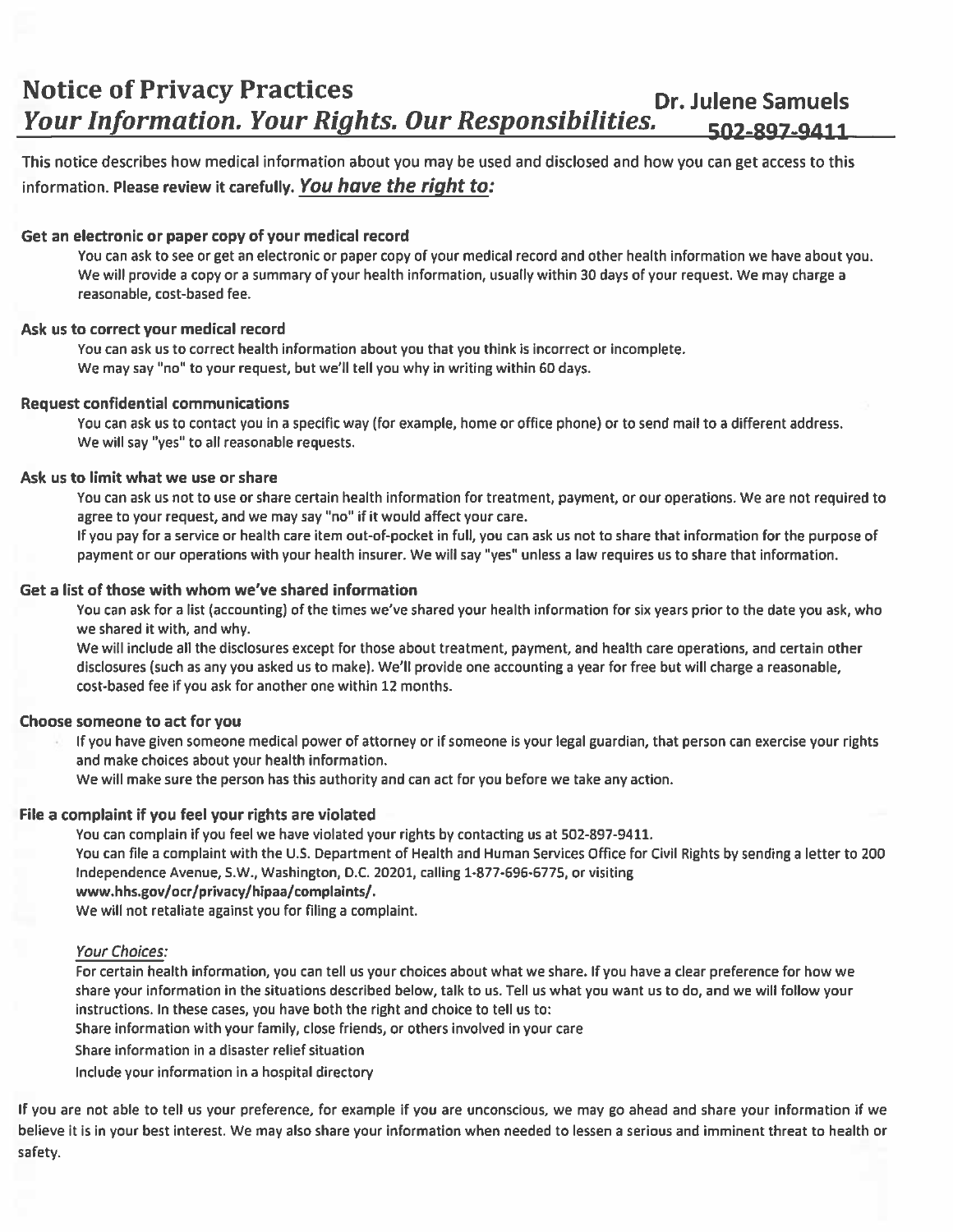In the following cases we never share your information unless you give us written permission: Marketing purposes, Sale of your information, Most sharing of psychotherapy notes.

# How do we typically use or share your health information? We typically use or share your health information in the following ways.

Treat you - We can use your health information and share it with other professionals who are treating you. Example: A doctor treating you for an injury asks another doctor about your overall health condition.

Run our organization - We can use and share your health information to run our practice, improve your care, and contact you when necessary. Example: We use health information about you to manage your treatment and services.

Bill for your services - We can use and share your health information to bill and get payment from health plans or other entities. Example: We give information about you to your health insurance plan so it will pay for your services.

## How else can we use or share your health information?

We are allowed or required to share your information in other ways - usually in ways that contribute to the public good, such as public health and research. We have to meet many conditions in the law before we can share your information for these purposes. For more information see: www.hhs.gov/ocr/privacy/hipaa/understanding/consumers/index.html.

We can share health information about you for certain situations such as: Preventing disease, Helping with product recalls, Reporting adverse reactions to medications, Reporting suspected abuse, neglect, or domestic violence, Preventing or reducing a serious threat to anyone's health or safety.

Do Research - We can use or share your information for health research.

Comply with the law - We will share information about you if state or federal laws require it, including with the Department of Health and Human Services if it wants to see that we're complying with federal privacy law.

Respond to organ and tissue donation requests - We can share health information about you with organ procurement organizations.

Work with a medical examiner or funeral director - We can share health information with a coroner, medical examiner, or funeral director when an individual dies.

We can use or share health information about you: For workers' compensation claims, For law enforcement purposes or with a law enforcement official, With health oversight agencies for activities authorized by law, For special government functions such as military, national security, and presidential protective services.

Respond to lawsuits and legal actions - We can share health information about you in response to a court or administrative order, or in response to a subpoena.

#### **Our Responsibilities**

We are required by law to maintain the privacy and security of your protected health information.

We will let you know promptly if a breach occurs that may have compromised the privacy or security of your information.

We must follow the duties and privacy practices described in this notice and give you a copy of it.

We will not use or share your information other than as described here unless you tell us we can in writing. If you tell us we can, you may change your mind at any time. Let us know in writing if you change your mind.

For more information see: www.hhs.gov/ocr/privacy/hipaa/understanding/consumers/noticepp.html.

## **Changes to the Terms of this Notice**

We can change the terms of this notice, and the changes will apply to all information we have about you. The new notice will be available upon request, in our office, and on our web site.

If you have any requests, question, concerns or complaints, please contact: **Practice Administrator** 9419 Norton Commons Blvd. Ste 101 Prospect, Kentucky 40059 502-897-9411

Effective Date: The effective date of this notice is May 2, 2017

# NOTICE OF RECEIPT of the NOTICE OF PRIVACY PRACTICES\*